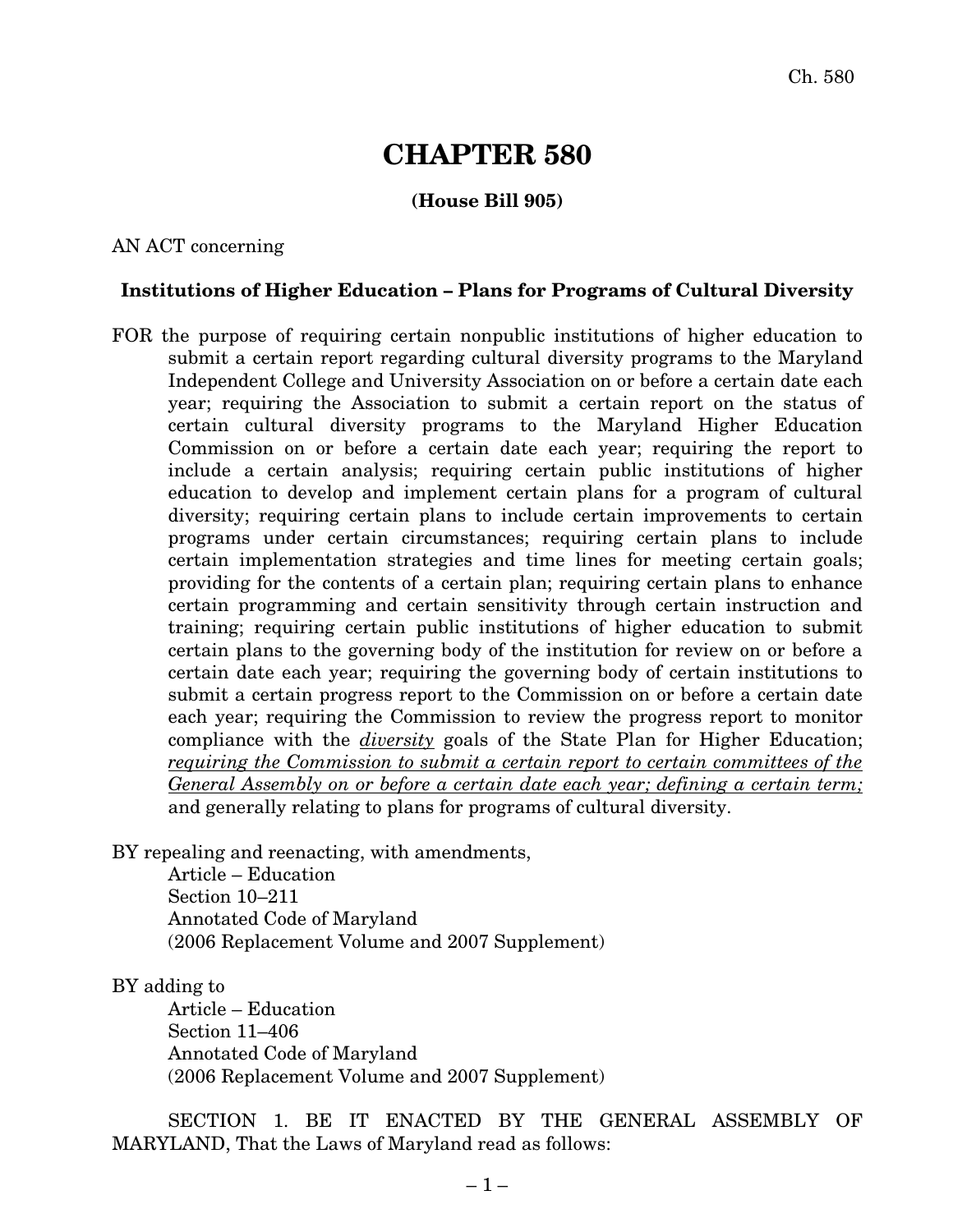# **Article – Education**

10–211.

(a) The nonpublic institutions of higher education in the State are an important educational resource and are vital to the provision of postsecondary education in the State.

(b) The State shall continue to provide financial aid as provided by law to nonpublic institutions of higher education to foster this important educational resource.

**(C) (1)** *IN THIS SUBSECTION, "CULTURAL DIVERSITY" MEANS THE INCLUSION OF THOSE RACIAL AND ETHNIC GROUPS AND INDIVIDUALS THAT ARE OR HAVE BEEN UNDERREPRESENTED IN HIGHER EDUCATION.*

*(2)* **ON OR BEFORE MAY 1 OF EACH YEAR, EACH NONPUBLIC INSTITUTION OF HIGHER EDUCATION ELIGIBLE FOR STATE AID UNDER § 17–103 OF THIS ARTICLE SHALL SUBMIT A REPORT ON THE INSTITUTION'S PROGRAMS TO PROMOTE AND ENHANCE CULTURAL DIVERSITY ON ITS CAMPUS TO THE MARYLAND INDEPENDENT COLLEGE AND UNIVERSITY ASSOCIATION.**

**(2)** *(3)* **(I) ON OR BEFORE AUGUST 1 OF EACH YEAR, THE MARYLAND INDEPENDENT COLLEGE AND UNIVERSITY ASSOCIATION SHALL SUBMIT A REPORT ON THE STATUS OF THE PROGRAMS REPORTED TO THE ASSOCIATION UNDER PARAGRAPH (1)** *(2)* **OF THIS SUBSECTION TO THE COMMISSION.**

**(II) THE REPORT SUBMITTED TO THE COMMISSION UNDER SUBPARAGRAPH (I) OF THIS PARAGRAPH SHALL INCLUDE AN ANALYSIS OF THE BEST PRACTICES USED BY NONPUBLIC INSTITUTIONS OF HIGHER EDUCATION TO PROMOTE AND ENHANCE CULTURAL DIVERSITY ON THEIR CAMPUSES.**

**11–406.**

**(A)** *IN THIS SECTION, "CULTURAL DIVERSITY" MEANS THE INCLUSION OF THOSE RACIAL AND ETHNIC GROUPS AND INDIVIDUALS THAT ARE OR HAVE BEEN UNDERREPRESENTED IN HIGHER EDUCATION.*

*(B)* **(1) (I) EACH PUBLIC INSTITUTION OF HIGHER EDUCATION IN THE STATE SHALL DEVELOP AND IMPLEMENT A PLAN FOR A PROGRAM OF CULTURAL DIVERSITY.**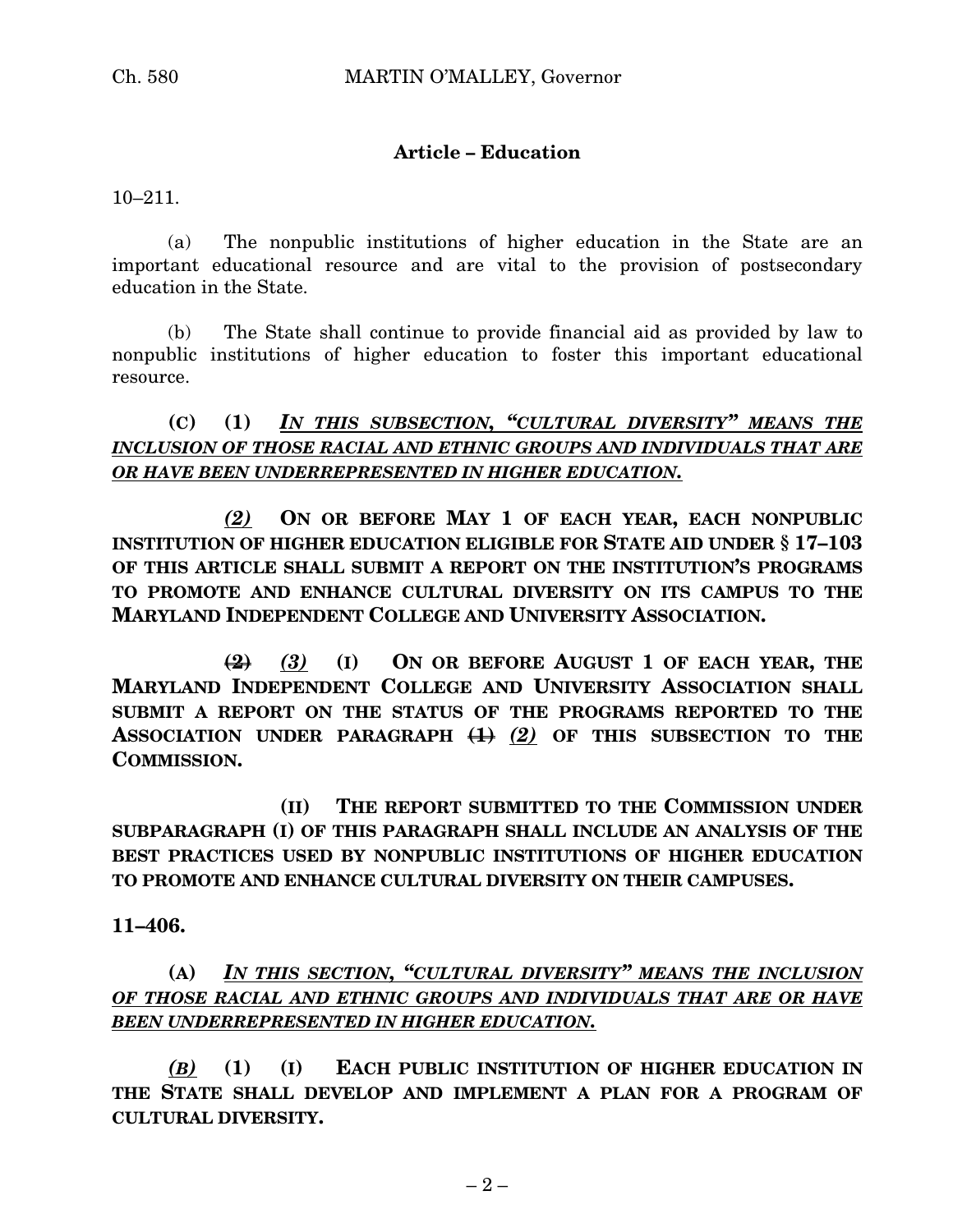**(II) IF AN INSTITUTION OF HIGHER EDUCATION ALREADY HAS A PROGRAM OF CULTURAL DIVERSITY, THE INSTITUTION OF HIGHER EDUCATION SHALL DEVELOP AND IMPLEMENT A PLAN FOR IMPROVING THE PROGRAM.**

**(III) A PLAN DEVELOPED AND IMPLEMENTED UNDER THIS SUBSECTION SHALL INCLUDE AN IMPLEMENTATION STRATEGY AND A TIME LINE FOR MEETING GOALS WITHIN THE PLAN.**

**(2) A PLAN DEVELOPED UNDER PARAGRAPH (1) OF THIS SUBSECTION SHALL INCLUDE:**

**(I) A DESCRIPTION OF THE WAY THE INSTITUTION ADDRESSES CULTURAL DIVERSITY AMONG ITS STUDENT, FACULTY, AND STAFF POPULATIONS;**

**(II) A DESCRIPTION OF HOW THE INSTITUTION PLANS TO ENHANCE CULTURAL DIVERSITY, IF IMPROVEMENT IS NEEDED;**

**(III) A PROCESS FOR RESPONDING TO** *REPORTING CAMPUS–BASED* **HATE CRIMES AND BIAS–MOTIVATED INCIDENTS THAT MAY OCCUR ON CAMPUS***, AS DEFINED UNDER TITLE 10, SUBTITLE 3 OF THE CRIMINAL LAW ARTICLE AND CONSISTENT WITH FEDERAL REQUIREMENTS UNDER 20 U.S.C. 1092(F), KNOWN AS THE JEANNE CLERY DISCLOSURE OF CAMPUS SECURITY POLICY AND CAMPUS CRIME STATISTICS ACT***; AND**

**(IV) A SUMMARY OF ANY RESOURCES, INCLUDING STATE GRANTS, NEEDED BY THE INSTITUTION TO EFFECTIVELY RECRUIT AND RETAIN A CULTURALLY DIVERSE STUDENT BODY.**

**(3) A PLAN DEVELOPED UNDER PARAGRAPH (1) OF THIS SUBSECTION SHALL ENHANCE CULTURAL DIVERSITY PROGRAMMING AND SENSITIVITY TO CULTURAL DIVERSITY THROUGH INSTRUCTION AND TRAINING** *OF THE STUDENT BODY, FACULTY, AND STAFF* **AT THE INSTITUTION OF HIGHER EDUCATION.**

**(B)** *(C)* **(1) ON OR BEFORE MAY 1 OF EACH YEAR, EACH INSTITUTION SHALL SUBMIT THE PLAN DEVELOPED UNDER SUBSECTION (A)** *(B)* **OF THIS SECTION TO THE GOVERNING BODY OF THE INSTITUTION FOR THE GOVERNING BODY'S REVIEW.**

**(2) ON OR BEFORE AUGUST 1 OF EACH YEAR, THE GOVERNING BODY OF AN INSTITUTION SHALL SUBMIT A PROGRESS REPORT REGARDING THE INSTITUTION'S IMPLEMENTATION OF ITS PLAN TO THE COMMISSION.**